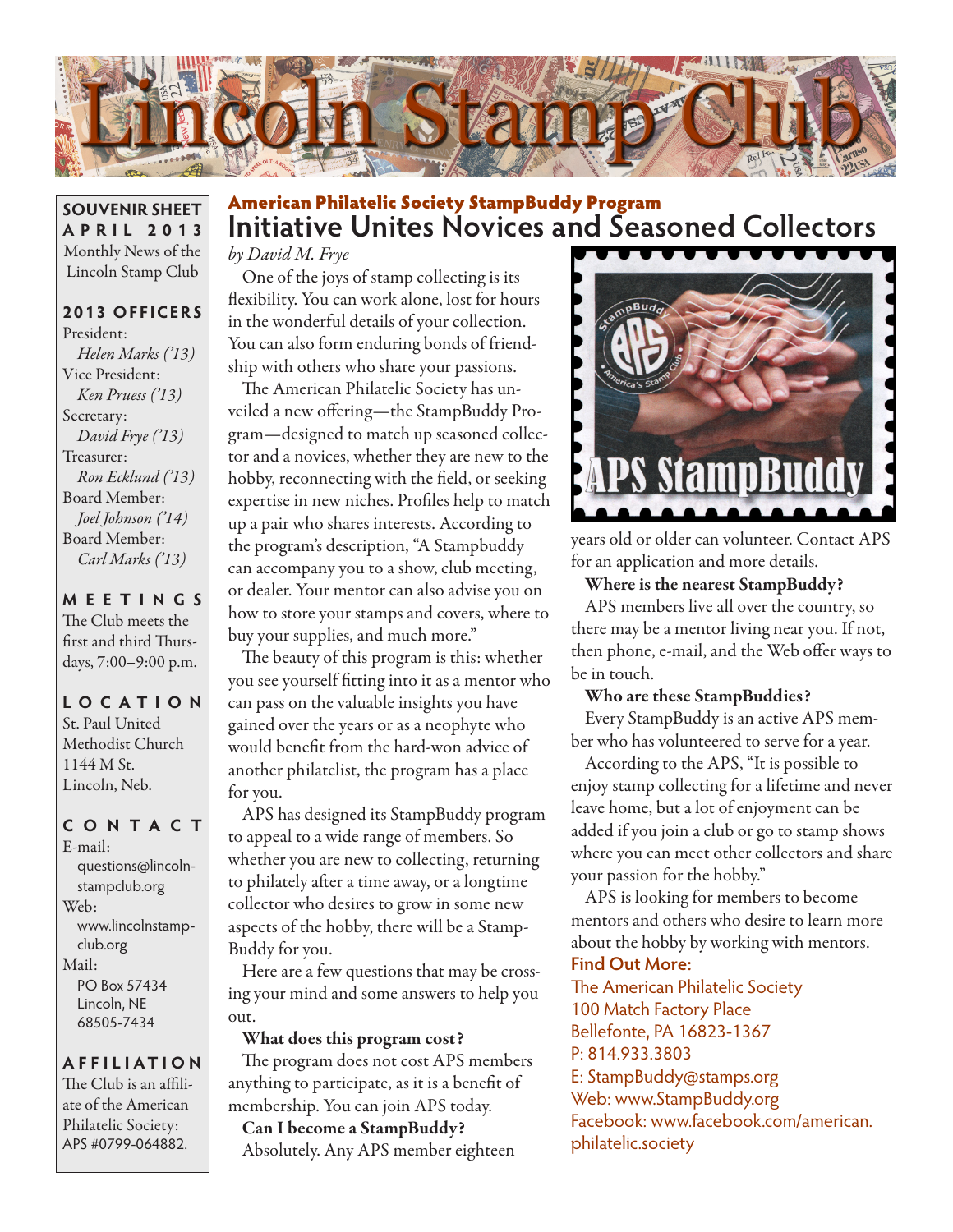## p. 2 • **Souvenir Sheet** • Lincoln Stamp Club

## USPS

## **Stamp Facts**

U.S. postage stamps are more than currency—they are miniature works of art reflecting the American experience and its heroes, history, achievements, and natural wonders. • 20.8 billion stamps were printed in 2012. • 21.8 billion stamps were sold in 2012—84 percent of them as popular Forever issues. • In 2012, \$21.9 million in philatelic products were sold up 20.5 percent from last year. • The Breast Cancer Research semi-postal stamp has raised more than \$77.8 million for breast cancer research since 1998. To date, nearly 945 million stamps have been sold. It will remain on sale

until December 2015. • In 1893, the first woman to appear on a postage stamp was Queen Isabella. In 1902, Martha Washington became the first American woman honored on a U.S. stamp. • In 1903, the first Hispanic American, Admiral David Farragut, was depicted. • While stamps have featured Native Americans as a group, 1907 marked the first individual Native American, Pocahontas, on a stamp.

• The first African American honored on a stamp was Booker T. Washington in 1940.

# **April Exchange**

The Club offers the following items at its monthly exchange. Payments may be made in cash or in personal checks made out to the Club. This month's lots are donations to the Lincon Stamp Club; proceeds benefit the Club's general work.

| Lot $#$      | Description                                                   | Open    | <b>Final</b> | <b>Buyer</b> |
|--------------|---------------------------------------------------------------|---------|--------------|--------------|
| $\bullet$ 01 | U.S. Sc. 230-234 1-5¢ F used                                  |         |              |              |
| $\bullet$ 02 | U.S. Sc. 237 10¢ AV used                                      |         |              |              |
| $\bullet$ 03 | U.S. Sc. 2394 \$8.75 F used                                   |         |              |              |
| $\bullet$ 04 | U.S. Sc. 2625c, 2626c used on piece                           |         |              |              |
| $\bullet$ 05 | U.S. Sc. Lewis & Clark poster with specimens                  |         |              |              |
| $\bullet$ 06 | U.S. Sc. 3208 Diner Plate No. strip of 5                      |         |              |              |
| $\bullet$ 07 | U.S. Daffy Duck matted sheet                                  |         |              |              |
| $\bullet$ 08 | U.S. 1¢ Bobcat Plate No. strip of 5                           |         |              |              |
| $\bullet$ 09 | U.S. Ball Players imperf. pairs (3 dif.)                      |         |              |              |
| $\bullet$ 10 | U.S. Larry Doby imperf. pair on cover                         |         |              |              |
| $\bullet$ 11 | U.S. Lady Bird Johnson imperf .pane (folded)                  |         |              |              |
| $\bullet$ 12 | U.S. Sc. E16 AV-F unused hinged                               |         |              |              |
| $\bullet$ 13 | U.S. Sc. J19 AV used                                          |         |              |              |
| $\bullet$ 14 | U.S. Postal notes PN1-18 F used                               |         |              |              |
| $\bullet$ 15 | U.S. + Britain revenues on insurance policy                   |         |              |              |
| $\bullet$ 16 | U.S. Eaton's Letter papers poster stamps (6)                  |         |              |              |
| $\bullet$ 17 | U.N. 60th Anniv. FD (3 stamps)                                |         |              |              |
| • 18         | Guatemala RA17 unlisted error                                 |         |              |              |
| $\bullet$ 19 | Herm Island stamps & labels (6)                               |         |              |              |
| $\bullet$ 20 | Virgin Islands Xmas Seals 1998, 1999                          |         |              |              |
| $\bullet$ 21 | Stock Book with 18 two-sided pages                            |         |              |              |
| $\bullet$ 22 | 2013 Emancipation Proclamation numbered (#1043)               |         |              |              |
|              | letterpress poster, 16 "x23", suitable for framing            | \$30.00 |              |              |
| $\bullet$ 23 | U.S. Sc. 1499 First-day Maximum Card                          |         |              |              |
| $\bullet$ 24 | U.S. Sc. 2444 Wyoming Statehood Puzzle Post Card              |         |              |              |
| $\bullet$ 25 | U.S. Sc. C90 UR Plate No. Block of 4 (cat. \$2.60)            |         |              |              |
| $\bullet$ 26 | U.S. Sc. 1503 LR Plate No. Block of 12 (cat. \$2.20)          |         |              |              |
| $\bullet$ 27 | Netherlands B556-558, sheet of 6, two each (cat. \$4.50)      |         |              |              |
| $\bullet$ 28 | Netherlands B565, 567, sheet of 5, 2+3, label (cat. \$4.50) - |         |              |              |
| $\bullet$ 29 | Brown leather stamp wallet, six pockets, gold letters         |         |              |              |
| $\bullet$ 30 | U.S. Sc. C115 irregular block of 10 (face \$4.40)             |         |              |              |
|              |                                                               |         |              |              |

## **Nebraska and Iowa Stamp Shows** On the Road

## **April 6:**

| April 6:             | Sat. 9 a.m. to 4 p.m. | 89 Hwy. 218 S. Iowa    | S   |
|----------------------|-----------------------|------------------------|-----|
| Woodson's Stamp      | April 13-14:          | City, Iowa.            | 7   |
| Show, Westside       | 2013 Iowa City Post-  | Sat. 9 a.m. to 5 p.m.; | C   |
| Community Center,    | card & Stamp Show,    | Sun. 10 a.m. to 3 p.m. | -S. |
| Westside Room, 3534  | Johnson Co. 4-H Fair- | May 18-19:             | S   |
| S. 108th St., Omaha. | grounds, Airport Exit | West Omaha Stamp       |     |

Show, Comfort Inn, 1st and Grover, Omaha. at. 9 a.m. to 5 p.m.; un. 9 a.m. to 4 p.m.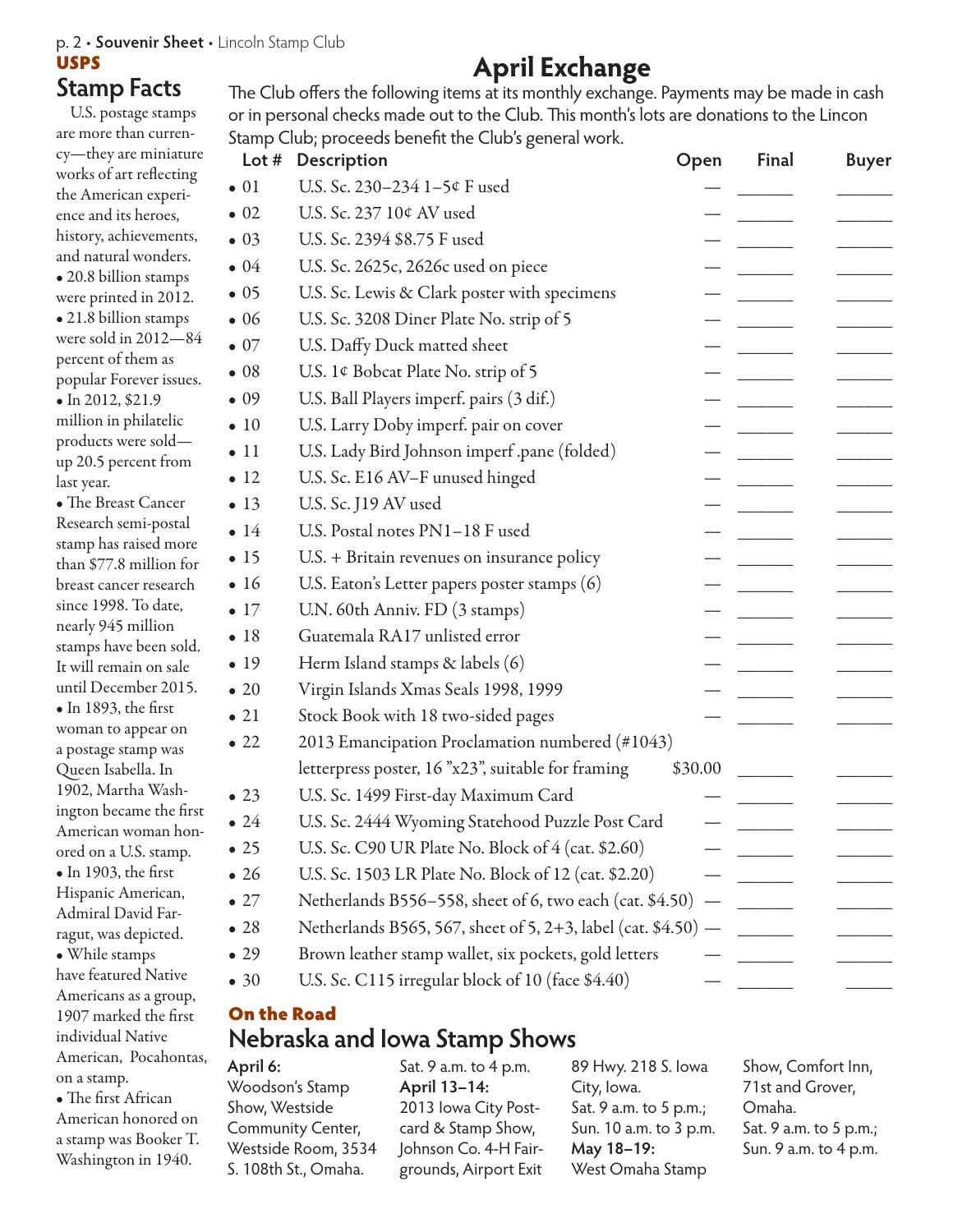# **Postmaster General Says Technology is Making the Mail System More Powerful**

SAN FRANCISCO — Technology and changing consumer expectations are helping to transform mail into an even more powerful communications channel, Postmaster General and CEO Patrick R. Donahoe told the nation's largest annual gathering of mailing industry leaders March 18, 2013.

National News

"As the mailing industry, we must continue to work to drive innovation and leverage data and technology to improve the consumer experience and grow revenue," Donahoe said in his keynote address at the National Postal Forum. "Our challenge as an industry is to shape those moments when people are experiencing mail, and make them more powerful in the future. That's part of getting our game on—shaping our future and building excitement about the power of mail and the future of mail."

Mail already has an advantage over other ways of communicating, Donahoe said, because it is tactile and encourages users to interact with it. "People slow down and absorb what they receive. They process it. They retain it," he said. To strengthen that experience, Donahoe urged the mailing industry to focus on four key ideas: making mail more personally relevant, more actionable, more functional and more creative.

"Through the convergence of data and technology, mailers can use the insights about individual interests to make mail more personal," he said. "With imbedded QR codes and augmented reality, mail becomes much more functional and creative, creating an even more influential experience."

Donahoe also touted the fact that American businesses are spending the same percentage of their marketing dollars on mail today as they did

thirty years ago.

"Even with the emergence of cable television, social media and smartphones, marketing mail has remained constant because of the tremendous value it delivers to consumers who receive it and its ability to drive an exceptional return on investment for the businesses who send it," said Donahoe. "The growth of our industry is going to be driven by changing technologies and customer expectations. We have to work together as an industry to anticipate these changes by leveraging the value of mail to shape new opportunities."

The Postmaster General also advanced themes relating to innovation in the Postal Service in the areas of delivery, digital integration and targeting to extend the delivery platform and provide growth opportunities for the mailing industry and America's businesses.

"Innovating digital integration is fundamental to improving the consumer experience—and combining the targeting power of online advertising with that mail experience will make mail far more valuable to the

receiver and the sender," Donahoe said.

The Postmaster General also described the Postal Services' aggressive cost-reduction efforts and their impacts on the mailing industry: reducing the size of the workforce by 193,000 employees since 2006; reducing the organization's cost base by \$15 billion; reducing 21,000 delivery routes; and consolidating the network of mail processing facilities while maintaining record levels of service.

"No other organization that I can think of—either public or private has gone through a similar downsizing so rapidly and continued to function at a high level," said Donahoe. "It all comes down to one word for this industry: affordability. The faster we can reduce costs, the better we can avoid pressure to raise prices. That's why we continue to seek comprehensive reform legislation to provide more flexibility in our business model to create a sustainable platform for the future."

**Web:** http://about.usps.com/news/ national-releases/2013/pr13\_036.htm.

# **National Postal Museum Sponsors Conference**

The Smithsonian's National Postal Museum will sponsor PostalVision 20/20 3.0, a conference to explore positioning America for the new millennium through a constructive approach to reinvent the U.S. Postal Service to serve future generations. The conference will be held April 23–25 in Washington, D.C.

Founded in 2010, PostalVision 2020 was conceived as an independent thought-leading cause to reinvent the American postal ecosystem for the future. Its purpose is to ignite imaginative thinking and to stimulate provocative, candid conversation about what "postal services" Americans should have in 2020 and beyond, and who should provide them.

Previous PostalVision 2020 conferences have focused on the impact of digital changes in the postal ecosystem and on possible changes in the Postal Service. "This year's conference will focus on how to best position America to meet the needs of future generations for communications and commerce," said John Callan, creator of PostalVision 2020. **Web:** ww.postalvision2020.com